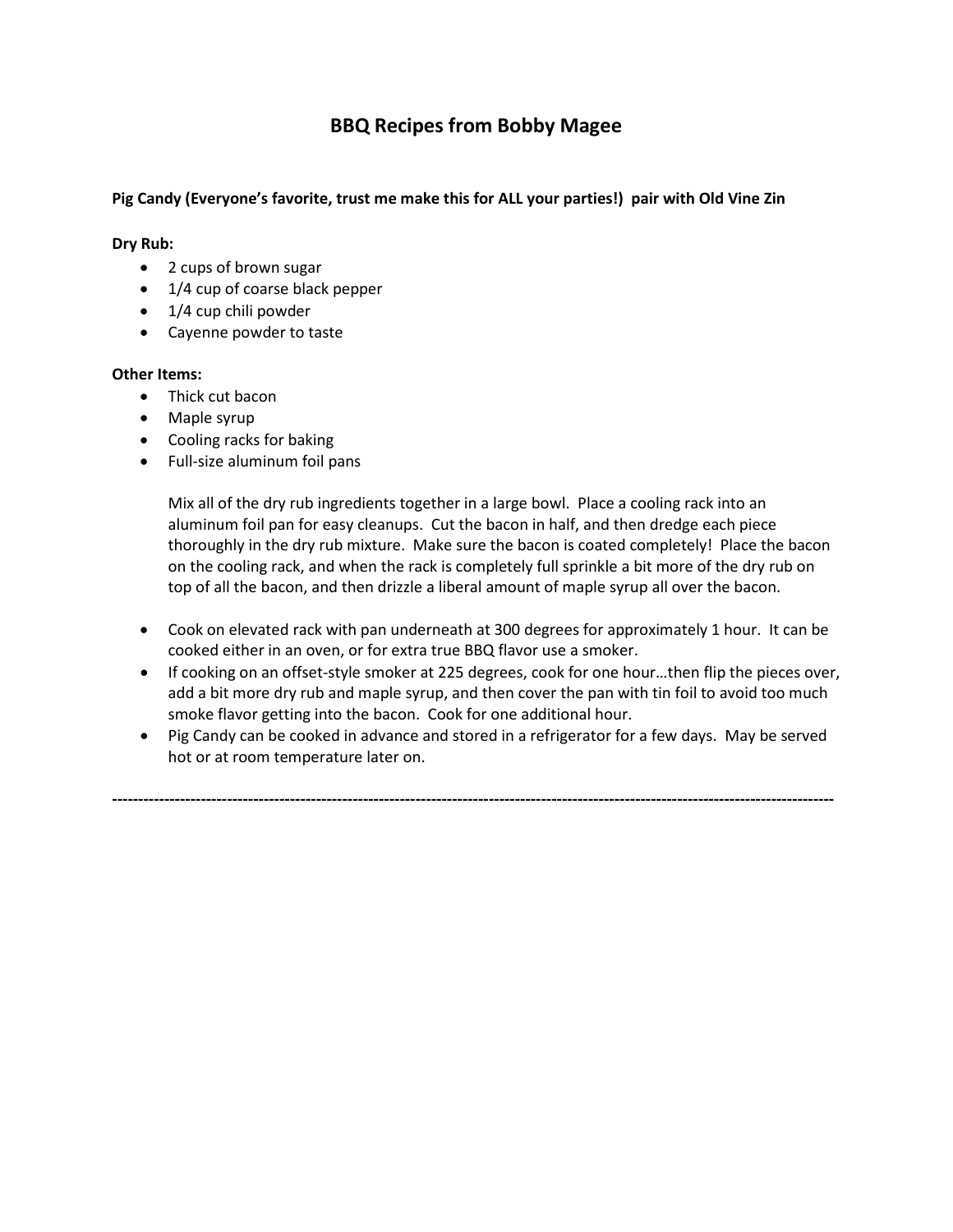## **Chicken Bombs: Pair with Sauvignon Blanc**

#### **Dry Rub:**

- 2 cups of brown sugar
- 1/4 cup of coarse black pepper
- 1/4 cup chili powder
- Cayenne powder to taste

#### **Other Items:**

- Thick cut bacon
- Chicken Breasts
- Toothpicks
- Maple syrup
- Cooling racks for baking
- Full-size aluminum foil pans

Mix all of the dry rub ingredients together in a large bowl. Place a cooling rack into an aluminum foil pan for easy cleanups. Cut the bacon in half. Cut the chicken breasts into bitesize pieces. Wrap one piece of the cut bacon around each piece of chicken, and push a toothpick all the way through the chicken to hold the bacon in place. Dredge each piece thoroughly in the dry rub mixture. Make sure the chicken bomb is coated completely! Place the chicken bomb on the cooling rack, and when the rack is completely full sprinkle a bit more of the dry rub on top, and then drizzle a liberal amount of maple syrup all over the chicken bombs.

- Cook on elevated rack with pan underneath at 300 degrees for approximately 1 hour. It can be cooked either in an oven, or for extra true BBQ flavor use a smoker. Internal temperature of the chicken should reach at least 165 degrees.
- If cooking on an offset-style smoker at 225 degrees, cook for one hour…then flip the pieces over, add a bit more dry rub and maple syrup, and then cover the pan with tin foil to avoid too much smoke flavor getting into the bacon. Cook for one additional hour.
- Chicken bombs should be made the same day as the party and served hot.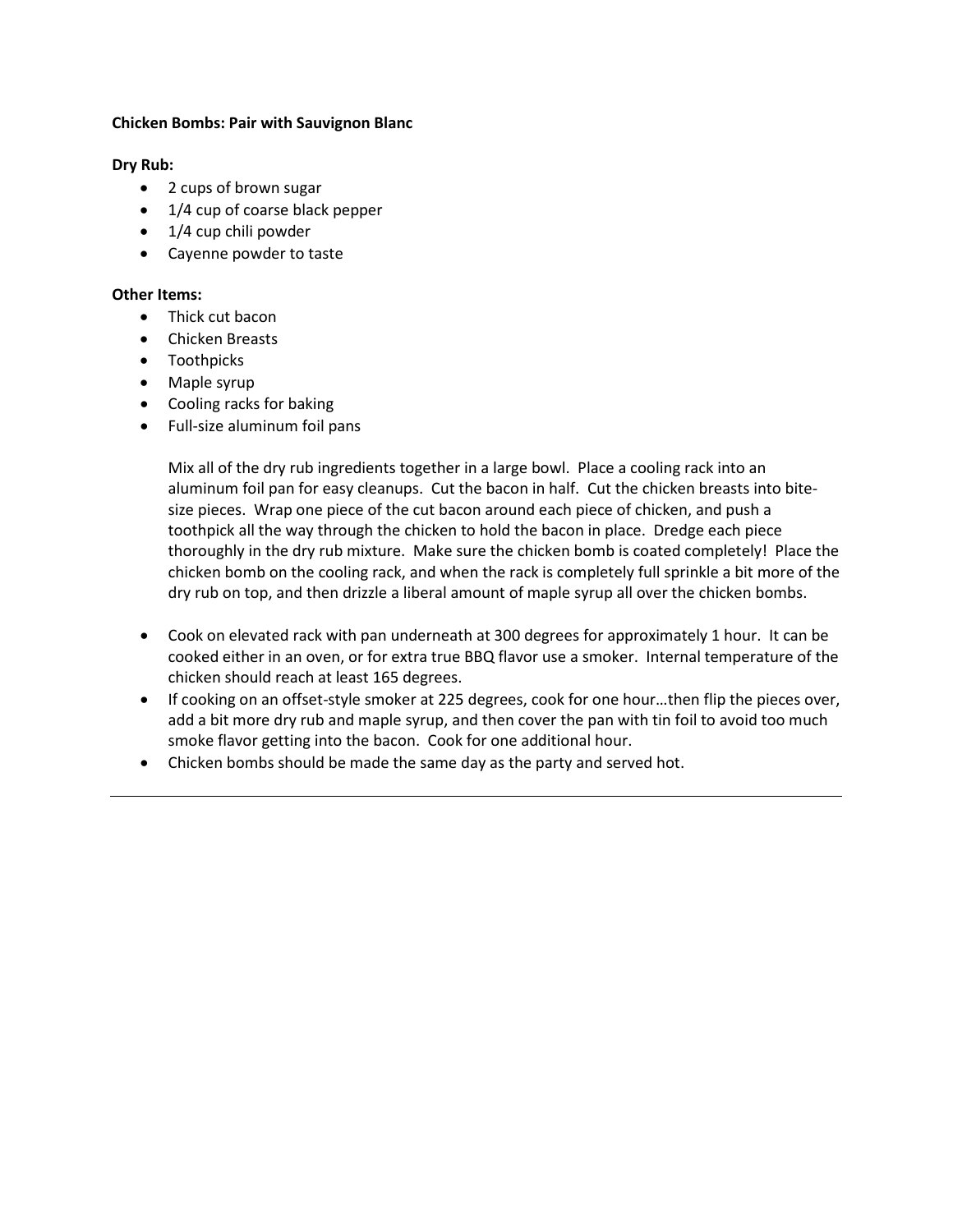## **Bobby's Rib Recipe pair with RISK Barbera**

#### **Ingredients:**

St. Louis style ribs Simply Marvelous Genie's Trinity dry rub Brown sugar Honey Onion Powder Try Me Tiger sauce (Found on Amazon) Parkay squeeze margarine Apple Juice Blues Hog Original Sauce Blues Hog Tennessee Red Sauce

- Trimming Trim St. Louis style cut Remove membrane from the back.
- Dry rub Add a liberal amount of Simply Marvelous Genie's Trinity to both sides of the ribs. (Rub and sauces can be purchased a[t www.bigpoppasmokers.com\)](http://www.bigpoppasmokers.com/) Place the ribs meat side up, and sprinkle a couple of very large handfuls of brown sugar all over the top. Add a medium to generous sprinkle of Genie's Trinity to the top. This should be completed 10-30 min before cooking. Let the ribs rest at room temperature for those 10-30 minutes before placing them in the smoker.
- Cooking Place bone side down at 225 degrees in a smoker; add Parkay (Yep, that cheap squeezable margarine stuff in the blue bottle) and also spritz with apple juice every 30 minutes.
- After approximately 2.5 hours, wrap in three layers of tin foil. The wrap should include the following at the bottom: a couple of large handfuls of brown sugar; a long bead of either agave or honey; 2-3 long beads of Parkay down the length of the ribs; lots of onion powder; and a long bead or two of Tiger sauce. Lay ribs on the mixture meat side down. Wrap tightly and place back in the smoker.
- Check for tenderness and remove when done  $(4 \frac{1}{2})$  hours total cooking time).
- Saucing Create a mixture of 75% Blues Hog Original and 25% Blues Hog Tennessee Red. Mix well. Apply sauce lightly and then slice rib bones.
- Finished: Fall off the bone is BAD and means its been overcooked! "Fall off the bone" is a myth and considered a poor product in competition BBQ. Finished ribs should have a bit of tug when you bite into them, and if you bite directly into the center of the rib you should see your teeth marks. Then they are cooked perfect!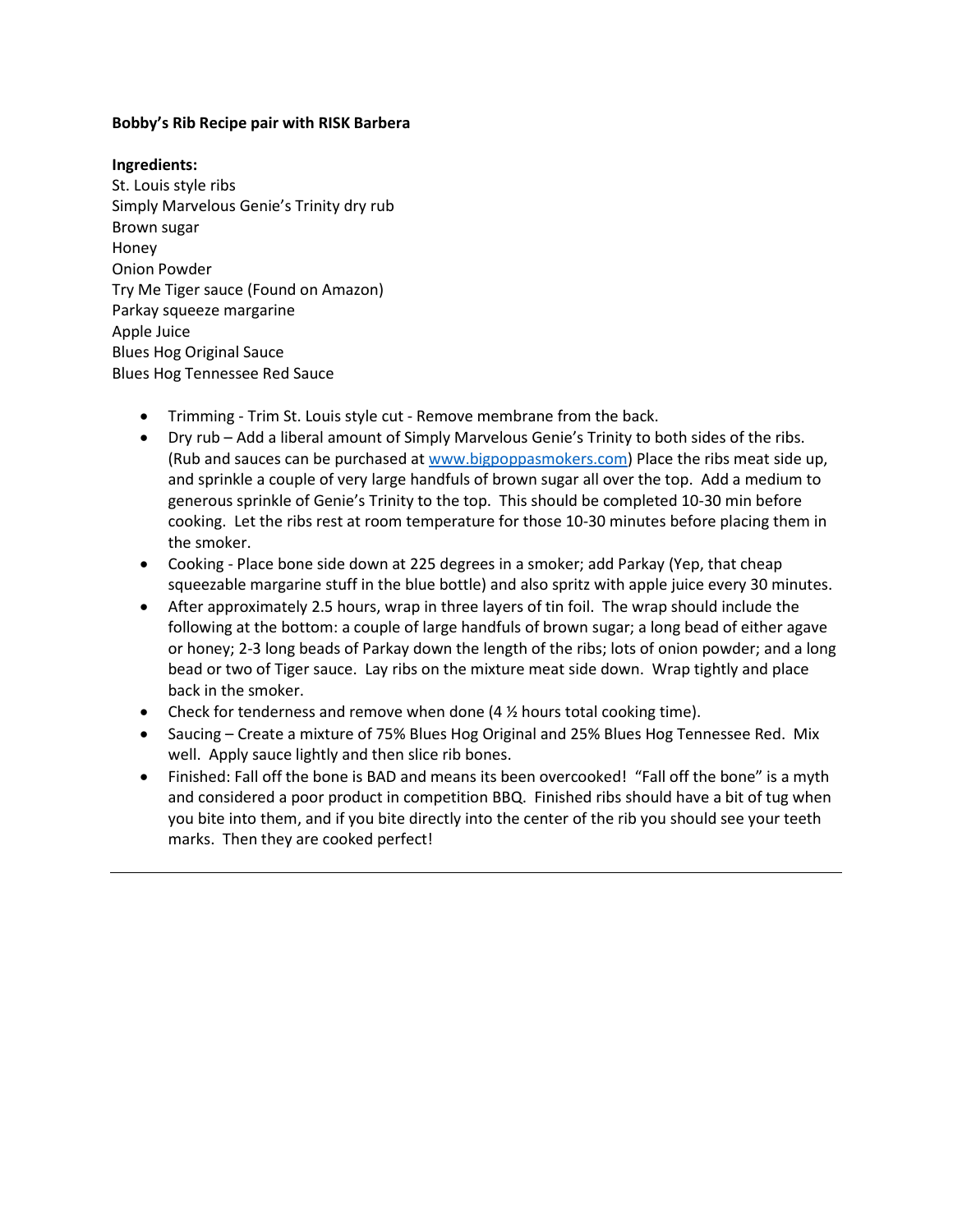## **BBQ Beans**

## **Ingredients:**

- 1 Large can of baked beans (Bush Beans) wash the existing sauce off.
- Lots of pulled pork or chopped brisket. (I typically use a full pound)
- 1 Cup of your favorite BBQ Sauce (I use Sweet Baby Ray's for this recipe)
- 1 Cup of brown sugar
- 1 diced onion
- 1 diced bell pepper
- ½ cup honey or agave
- 2 tbsp of dry rub (I use Montreal Seasoning)
- 2 tsp liquid smoke if cooked in an oven, or don't use this and place on your smoker instead
- 1 tsp cayenne pepper
- Lots of basil

Mix everything together well in an aluminum pan. Cook at 225 degrees for approximately one hour, stirring frequently. Authentic BBQ flavor comes when it's on a smoker, but can be cooked in an oven also. Beans are ready to serve when the onion is no longer crispy.

## **Cheesy Corn**

## **Ingredients:**

- 1 10oz package of corn
- 2 oz cream cheese
- 2 oz cheddar cheese
- 2 strips of cooked bacon, diced
- $\bullet$  1/8 cup milk
- 1 TBSP butter
- 2 teaspoons flour

Mix everything together well in an aluminum pan. Cook at 225 degrees for approximately 45 minutes to one hour, stirring frequently. Authentic BBQ flavor comes when it's on a smoker, but can be cooked in an oven also.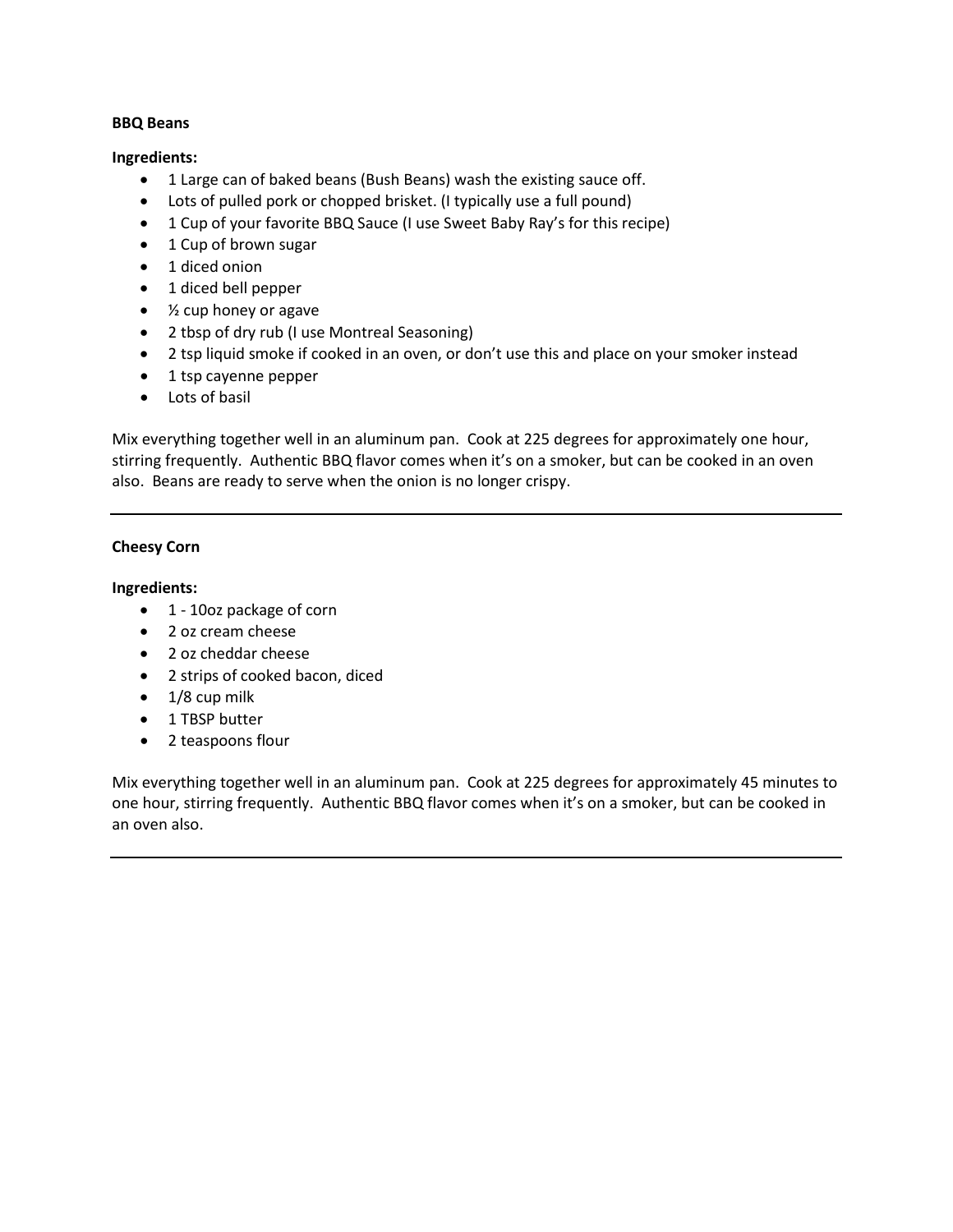#### **Easy to Make Brisket Pair with Cabana Cabernet**

Brisket does not have to be scary to cook! It's actually very simple once you learn how to do it. Here is a great how-to trim a brisket video from my friend Allen at the Grilling Network. <https://www.youtube.com/watch?v=tSpns-6jhsY>

#### **Ingredients:**

Full-packer brisket Two cans of beef broth Simply Marvelous Peppered Cow Dry Rub Big Poppa Smokers Cash Cow Dry Rub (Both rubs can be found at [www.bigpoppasmokers.com\)](http://www.bigpoppasmokers.com/) Apple juice Parkay BBQ sauce mixture of of 75% Blues Hog Original and 25% Blues Hog Tennessee Red, mixed together well. (For burnt ends only)

- Inject the brisket with a massive amount of beef broth. I typically try to use two cans and get as much in there as I can.
- Add a dry rub combination of 50% Big Poppa Smokers Cash Cow and 50% Simply Marvelous Peppered Cow.
- Brisket takes a long time to cook. Place it on the smoker at 225 degrees for approximately 8 hours. You can easily increase the temperature to up to 300 degrees if you wish to cook it faster, but make sure you are checking it every 30 minutes for the proper temperature! During the initial smoke, spritz with apple juice every 30 minutes,
- After approximately 8 hours, the internal temperature should be around 160 degrees. At this point, wrap it tightly in three layers of tin foil, adding a small amount of beef broth or your favorite beer into the wrap.
- Continue cooking for another 5-6 hours until the brisket reaches a temperature of between 202 and 210 degrees. Sometimes it may take a bit longer…don't worry, good BBQ is done whenever the meat tells you its done!
- The most important step is to rest the brisket for a minimum of 1 hour. Leave it in the wrap, and place it inside of an ice chest. The insulation of the ice chest will keep the brisket at a very hot temperature for several hours, if need be. If you are going to slice or chop the entire brisket, after the rest you're done and ready to serve. However…if you want to impress people, let's make Burnt Ends!
- A brisket has two muscles. The flat part (called the "flat") is very lean and is almost always cut into slices or chopped up. The other muscle looks a bit like a pyramid (it's much thicker), is very fatty, and is called the "point". The point is what you will use to make burnt ends. After the brisket reaches a minimum of 202 degrees, separate the point from the flat. Return the flat to the wrap and the ice chest to keep it warm and resting. Cut the point into approximately 1" cubes. Place them into a foil pan, cover the pieces in BBQ sauce, and put a piece of tin foil over the top. I use a combination of 75% Blues Hog Original and 25% Blues Hog Tennessee Red, mixed together. Cook for another 45 minutes, allowing the sauce to caramelize slightly. Pull them out, let them rest for a few minutes and enjoy an amazing treat!
- With slices from the flat, just use au jus at the end from the inside of the wrap to add a bit of flavor.

--------------------------------------------------------------------------------------------------------------------------------------------